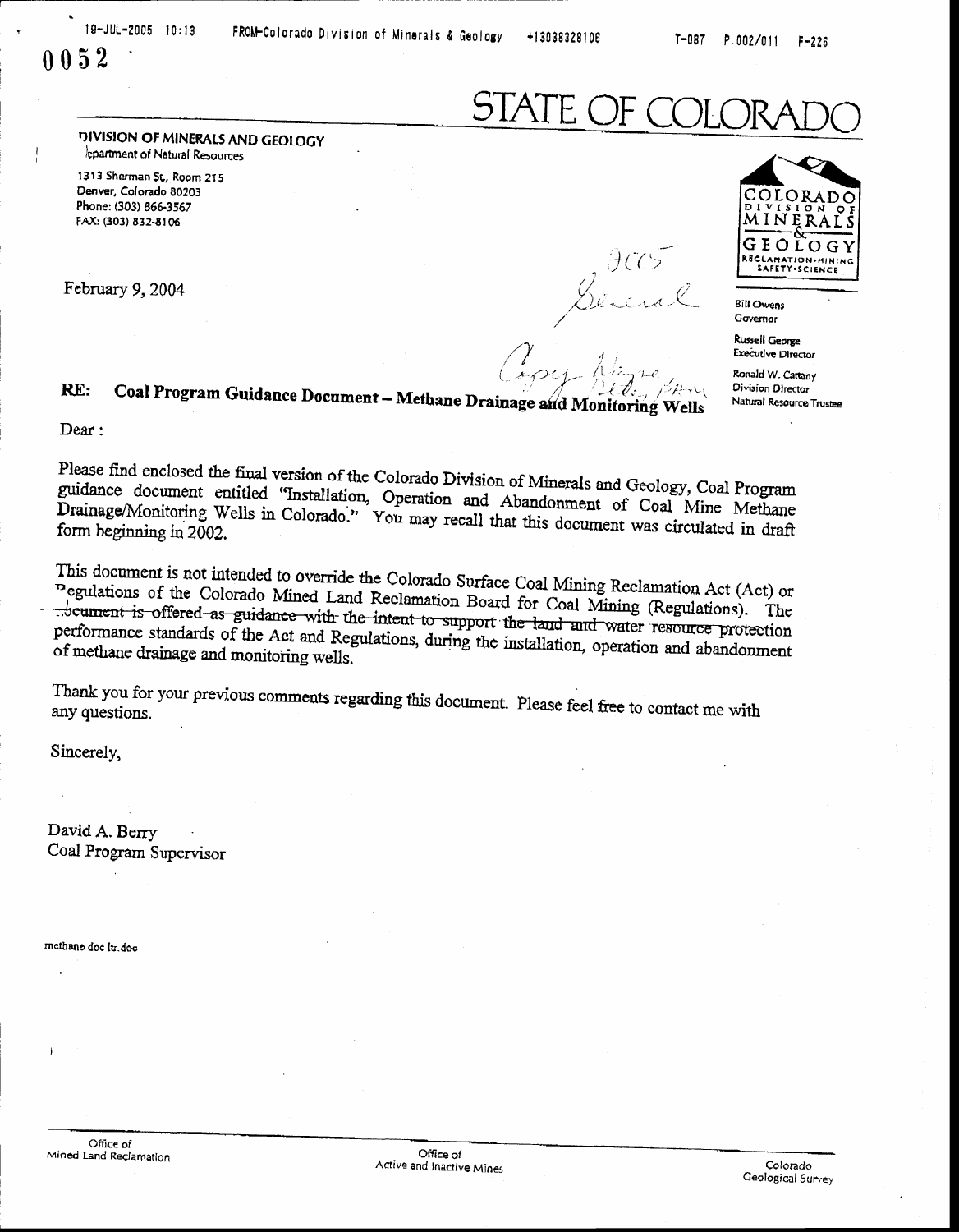ł

## **Colorado Division of Minerals and Geology (DMG) Coal Program**

## Installation, Operation, and Abandonment of Coal Mine Methane Drainage/Monitoring Wells in Colorado

The purpose of this guidance document is to provide a framework for the permitting of methane drainage wells to ensure that appropriate installation, operation, and abandonment procedures are considered during the permitting phase and included in any permitting approval. This document is intended to provide consistency in requirements from site to site and minimize impacts during and after operations.

Methane drainage wells are utilized in underground coal mine operations in Colorado. The methane drainage wells are typically drilled and installed above projected longwall panels for the purpose of pre- and post-mining gas removal. Reducing methane content in the mine significantly contributes to mine safety and productivity.

With the continued advance of longwall technology for extracting coal in Colorado, the need for removal of methane gas in the mine has become common practice. DMG has jurisdiction for permitting and approving these holes as part of the permit. The permitting process is intended, in part, to prevent potential groundwater contamination or gas seepage to the surface.

The life cycle of a methane drainage well can be summarized in four phases;

- Permitting
- Installation and Completion
- Operation

j

Abandonment

## Permitting - Rule 2.05.3 (1), (2)(b) and (3) and 3.02.2

The need for methane drainage/monitoring wells is often urgent when the operator encounters unexpected gas concentrations and the permitting time frame becomes compressed. It is necessary to ensure that appropriate permitting materials are included and are not overlooked due to time constraints.

 $7.7.$ Permitting of these holes should typically be done as a technical revision to the permit. The permit document must be revised to include the details on necessary access roads: and installation, completion and abandonment information for each hole. The permitting materials submitted by the operator may vary but at a minimum should include a detailed text discussion addressing road construction and reclamation, the installation, completion, operation, and abandonment of each hole and a reclamation cost estimate. Well completion information should include a proposed completion design diagram. Maps and proposed diagrams must be included with enough detail to allow the conclusion that impacts will be prevented or minimized to the extent possible.

 $\mathbf{1}$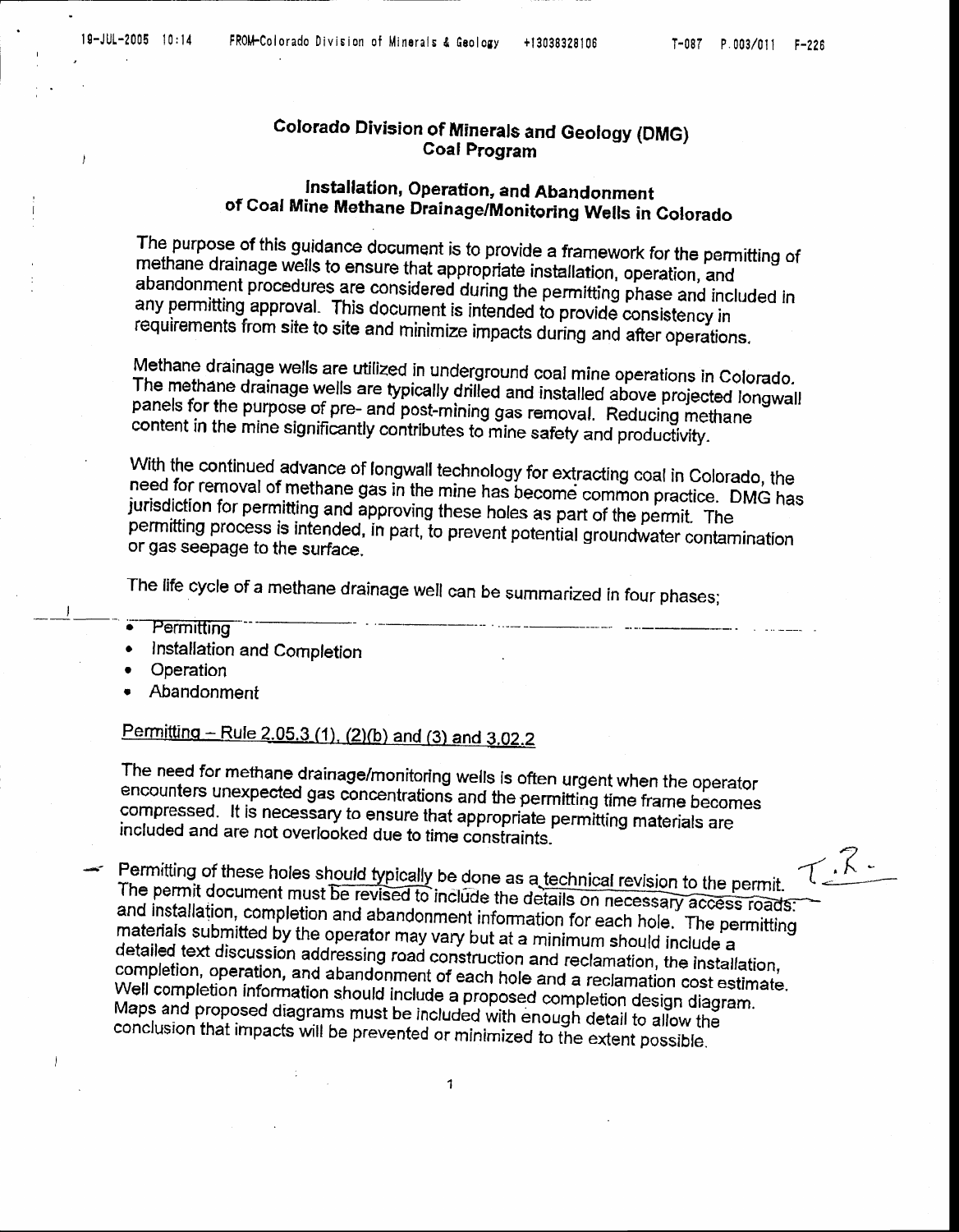$\overline{1}$ 

l

## Installation and Completion - Rules 3.03.2, 4.03.2, 4.04, 4.05.13(1)(e), and 4.07

Methane drainage welfs are often in remote areas. Access to the drill pads shoutd minirnize new road construction when possibfe. Proper installation and completion of the wells ensures that the gas will be vented to the atmosphere during operatiohs and not migrate to other areas that could result in environmental or safety concerns. Similar to a water well or a commercial gas well, the productive zone(s) must be isolated during well installation and completion. Proper completion is also necessary to ensure that abandonment of the well can be successfully accomplished.

Permitting materials regarding installation and completion should include at a minimum:

- . A map of access roads, and typical designs for new roads, to each drill pad;
- . A map of proposed well locations;
- . sedirnent control, mud pit, and equipment information;
- Detailed text discussion of the well installation procedure; and
- . A proposed well completion diagram including:
	- . All casing diameters
	- . Total well depths
	- . Perforated interval(s)
	- , Depth to all proposed packers or cement baskets
	- Type of cement or grout to be used
	- Calculation of annulus volumes to be cemented

### -A -r.e cl.amdio ncosleslimate-

Geologic logs must be recorded during drilling to note depths of water or gas inflow encountered during drilling. A high quality completion, that ensures filling of the entire annulus with cement surrounding the solid cased portion of the well will be required. During cementing operations, plugs should be tagged before cementing begins and<br>tagged after each individual pour of cement or grout. Cement should be placed by positive displacement using either the well casing or a tremie pipe from the bottom up.<br>Cernent grout should not be poured from the surface. The type of cernent or grout mix<br>should be specified, as well as the amounts esti sealing the annulus during well completion and subsequent plugging and abandonment<br>procedures. If necessary, centralizers should be used during completion, based on hole<br>conditions recorded during drilling.

The key to a successful abandonment is a high quality completion in which the entire annulus is filled with cement. Responsible and careful operational practices demonstrated by the driller and coalmine operator will result in high quality completions. The operator must ensure that the methane drainage well has an adequate cement seal<br>in the annulus, and has been constructed such that it will allow for permanent sealing of the gas producing zone during the abandonment phase. The methane drainage well<br>completion designs must include an abandonment plan that ensures proper sealing can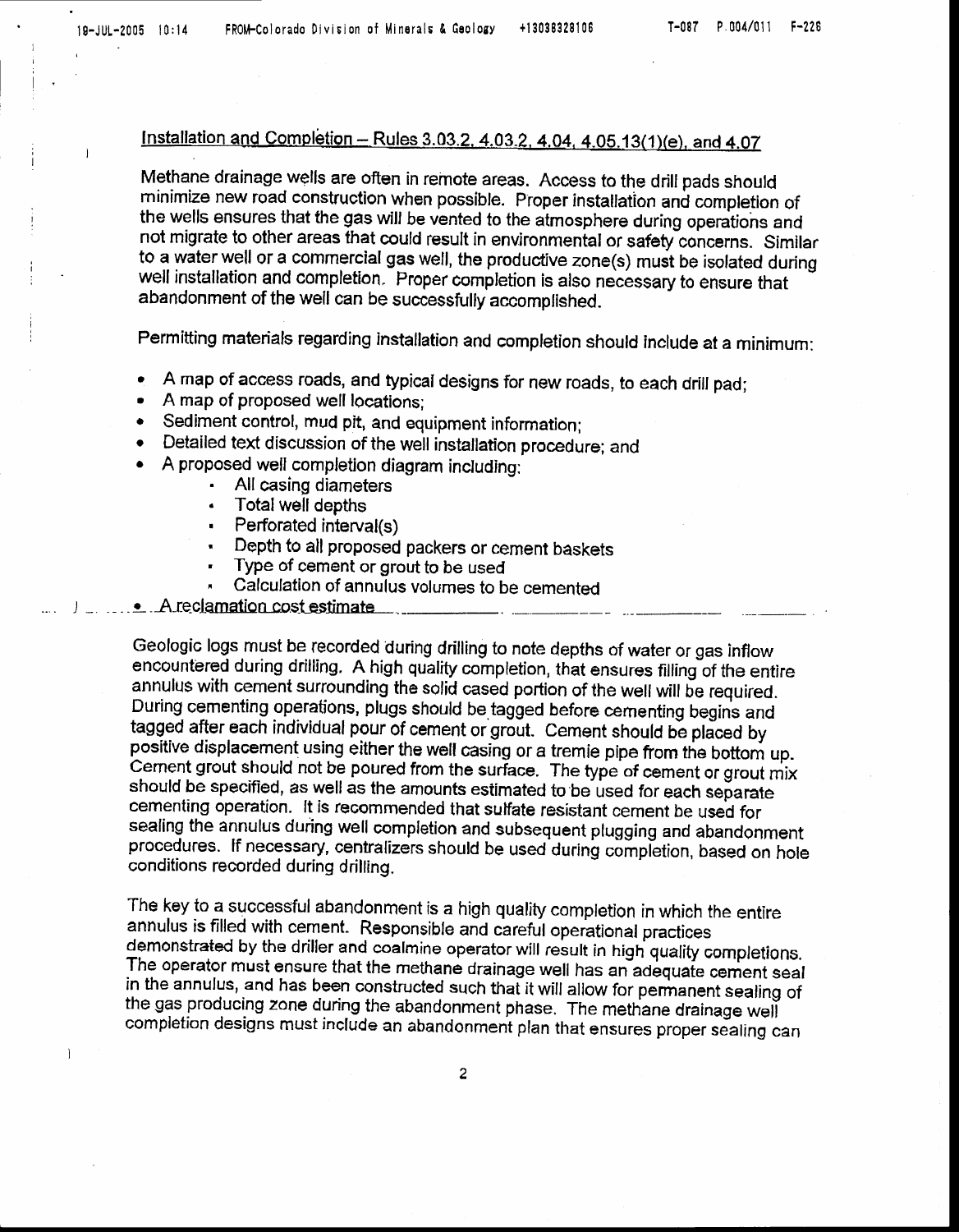$\overline{ }$ 

be achieved. A representative group of wells should be inspected by DMG during installation if possible. Completion diagrams showing the actual as-built configuration should be submitted to the DMG following installation of each methane drainage well. These well completion diagrams should be incorporated into the permit document for future reference. The completion diagrams will be used in conjunction with the abandonment reports (described below) to assure compliance with permanent sealing requirements.

#### Operation

Methane drainage wells may passively vent to the surface or they may require pumping to liberate methane from underground. Regardless of how the wells are operated, public health and safety is a primary concern during operation. At a minimum, the site should be properly signed as potentially dangerous, especially on public lands and National Forest. Anti-flare devices should be installed if necessary and fencing may also be necessary in some circumstances. Monitoring during operation may be necessary to ensure that the well is not leaking methane to the soil or surrounding area. Dead vegetation is the usual indicator of a problem.

#### Abandonment - Rules 2.05.4 and 4.07

Methane drainage well abandonment plans and procedures must comply with Rule 4.07 Sealing Of Drilled Holes And Underground Openings. A reclamation plan and abandonment procedures are standard requirements for all methane drainage wells. Plugging and abandonment information and procedures shall be provided in writing in the reclamation plan of the permit document. Site inspections of the methane drainage well abandonment operations should be conducted periodically by DMG, if possible. Following abandonment, operators will need to submit an abandonment report to the DMG within 60 days. The abandonment report will verify that the methane drainage well has been properly sealed.

Appropriate guidance for gas well abandonment has been developed by the American Petroleum Institute (API). These abandonment procedures are contained in the following document: Environmental Guidance Document: Well Abandonment and Inactive Well Practices for U.S. Exploration and Production Operations [API Bulletin E3 (BUL E3)]. Detailed techniques for well abandonment are presented in the API document. In general, the procedures discussed in this bulletin are applicable to the abandonment of methane drainage wells. Operators may find this document useful for obtaining specific information regarding various abandonment methods. There will be differences in well installation and abandonment techniques due to the nature of methane drainage wells versus gas production wells. The perforated casing intervals of methane drainage wells are typically installed above areas to be mined. Following coal removal, the potential for methane gas migration will increase due to subsidence effects including caving of strata and fracturing of rock above the coal seam, and void spaces/increased porosity created by mining. As described below, well casings may also be damaged due to subsidence effects. Therefore, methane drainage wells may present unusual abandonment situations.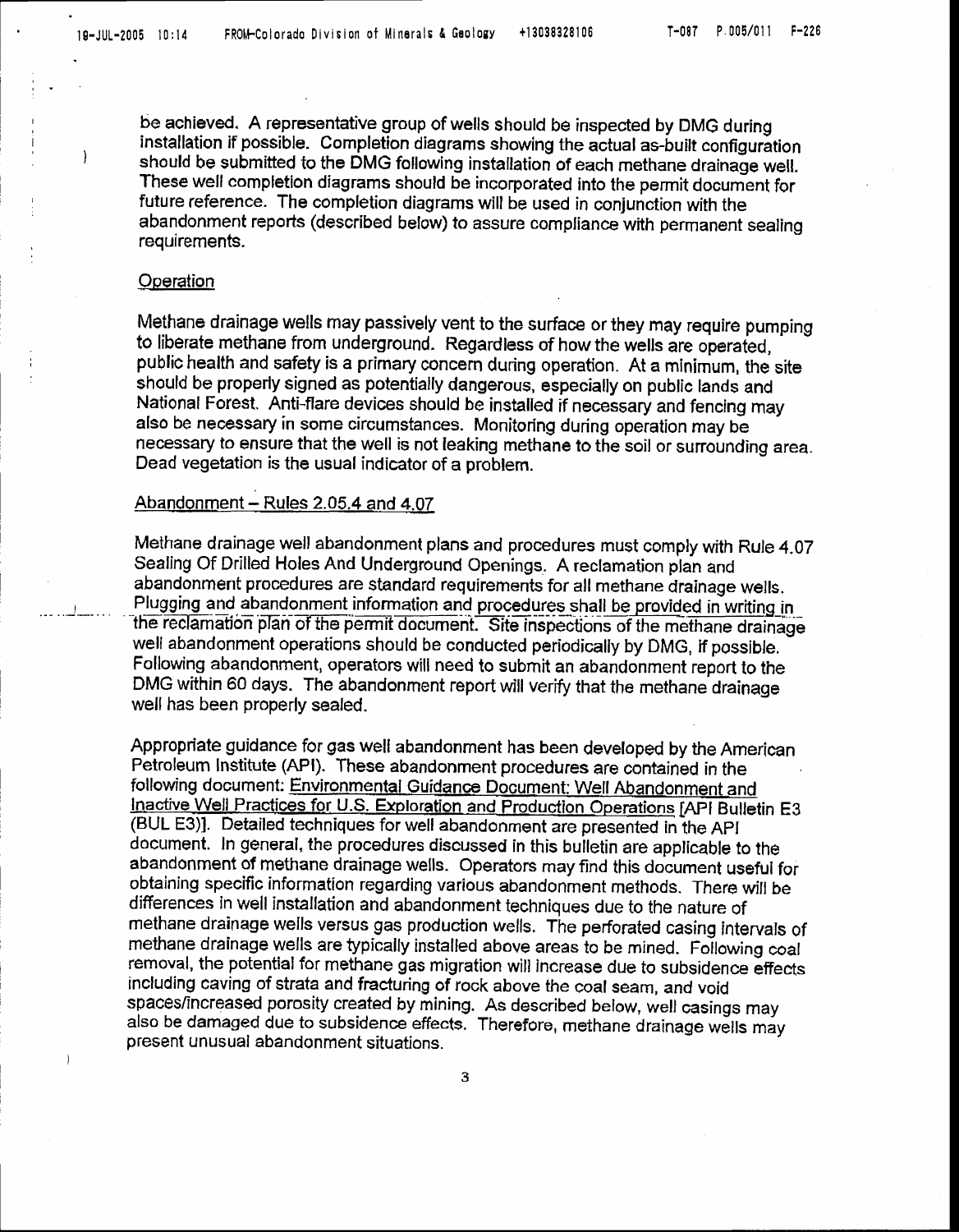,

Operators should ensure their plugging programs address the gas migration potential associated with such conditions. Section 2 of the API Bulletin presents detailed information on plugging and abandonment operations including: cemenfing materials and placement techniques, methodologies for isolating open hole completions and uncased hole, and cased hole abandonment methods. These methodologles are deemed appropriate and applicable guidance for methane drainage well plugging and abandonment.

Methane drainage well completion techniques may vary. Two typlcal examples of meftane dralnage well completions are presented in Figures 1 and 2 of ihis guidance document. Figure 1 provides an example of an open hole completion (i.e., borehole that is uncased and open to the casing string above). Figure 2 shows a cased hole completion with a floating perforated casing below the solid cased portion of the well. These examples are typical of open hole and cased hole completions. Applicable rnethods for plugging and abandoning open hole and cased hole comple{ion intervals are presented in Sections 2.2 through 2.4 of the API Guidance Document.

At a minimum, all holes must be abandoned in accordance with DMG Rule 4.07.3. lf the methane drainage well is oompleted through an aquife(s), then sealing must be completed in accordance wlth DMG Rule 4,07-3 (2) and the entire depth of the blank casing should be sealed using cement (from the bottom to within 10 feet of the surface). If no aquifer is present, the well shall be sealed by replacing a suitable media in the hole and placing a sultable plug 10 feet below the ground surface to support a cement plug to within three feet of the ground surface. The hole is to be marked in the field. Survey<br>coordinates should be included in the abandonment report, if available. Proof of coordinates should be included in the abandonment report, if available. compliance for hole abandonment is required according to Rule 4.07.3(3) of the Coal Regulations.

In situations where a bottom to top cement plug is not specifically required by regulation, the DMG recommends a minimum of fifty feet of cement plug be placed at the lowest point inside the solid casing, above the perforated interval of the wefl. The cement plug should be a minimum of fifty (50) feet in length and should extend a minimum of fifty (50) feet above the zone to be protected. An inflatable packer, bridge plug, or other mechanical plug approved by the DMG shall be utilized as a foundation<br>for the cement plug. Proof of compliance for the hole abandonment is required Proof of compliance for the hole abandonment is required according to Rule 4.07.3(3) of the Coal Regulations.

This additional closure recommendation is included to provide protection against postclosure methane migration to water and land resources. Such migration must be prevented. If it is found that damage to water or land resources has occurred due to inadequate methane drainage well installation and/or abandonment, then such damage may be considered a noncompliance situation. Additional work to prevent and mitigate such damage would likely be required,

The DMG recognizes that subsidence effects associated with longwall mining may compromise the integrity of the methane drainage well. Subsidence due to removal of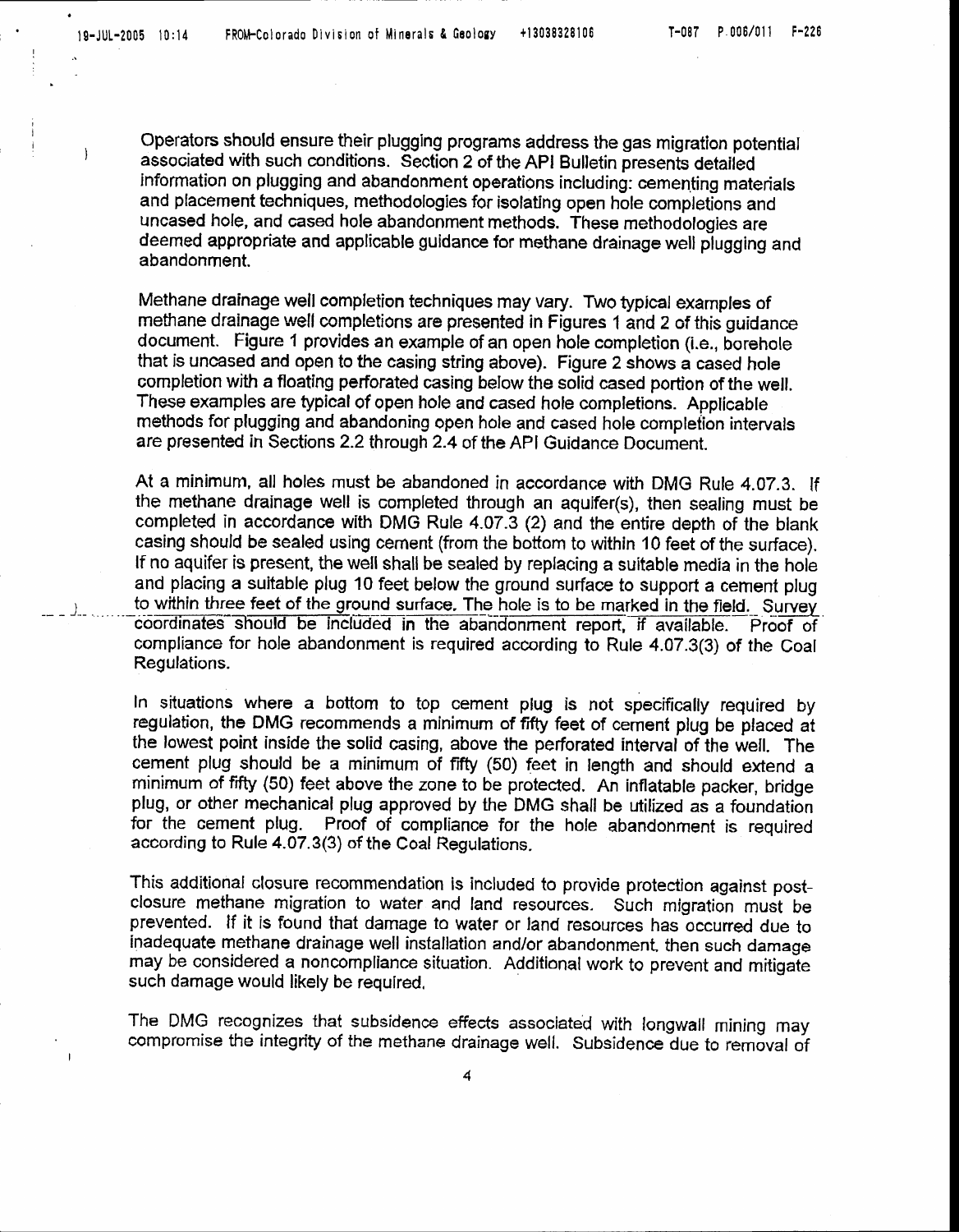$J_{\perp}$  ---

coal from the longwall section and the subsequent caving of overlying strata may damage the well. The well casing may be collapsed or sheared as longwall panels are l letreated beyond the location of the methane drainage well. The DMG recommends that the total depth of the well be measured prior to initiating plugging procedures to determine if the well has been damaged. lf the casing is damaged and the packer or plug cannot be set at the proposed depth, then a bridge plug/packer and cernent plug should be placed at the lowest point possible in the well, as close to the perforated casing interval as praoticable.

### EXAMPLE OF TYPICAL METHANE DRAINAGE WELL COMPLETION AND ABANDONMENT

The foflowing discussion is provided as an example of an acceptable well cornpletion and abandonment procedure for permanently sealing a methane drainage well. Well completions may vary, but typically are completed as shown in Figures 1 and 2. Hole diameters range from 9 inches to 15 inches. The total depth of the borehole generally ranges from 25 to 30 feet above the coal seam. The holes are completed with steel casing ranging from 5-1/2" to 9-5/8" in diameter to the projected fracture zone above the longwall mined panels. Generally, the bottom 200 feet of borehole is left open and uncased. The bottom  $200<sub>\pm</sub>$  feet of casing is perforated, and the bottom of the perforated casing is left open and is not capped with an end plug. The well is completed with blank casing to the surface. At the top of the perforated casing a cement basket or other seal is placed and cement is pumped into the annulus above the seal, grouting the casing in place. In some instances (as shown in Figure 2), a smaller diameter, perforated casing is set below and overlaps inside the solid cased portion of the well. As the longwall panel retreats past the methane drainage well, the perforated casing is allowed to fall dropping no further than the bottom of the coal seam mined.

Abandonment procedures may also vary due to site conditions or completion specifications. After consideration of internal and external comments received in After consideration of internal and external comments received in response to initial drafts of this document, the following procedure is thought to be most effecfive to controf gas from migrating upward through the inside of the casing or through the annulus (between well casing and borehole) to the surface. An example of a methane drainage well after abandonment is shown in Figure 3. ln this case, a bridge plug is placed immediately above the perforated casing to create a foundation for cement slurry fill. A tremmie pipe is recommended to ensure a continuous pour of the cement slurry from the top of the bridge plug to the ground surface. In this case, the entire solid cased portion of the well is filled with cement slurry.

5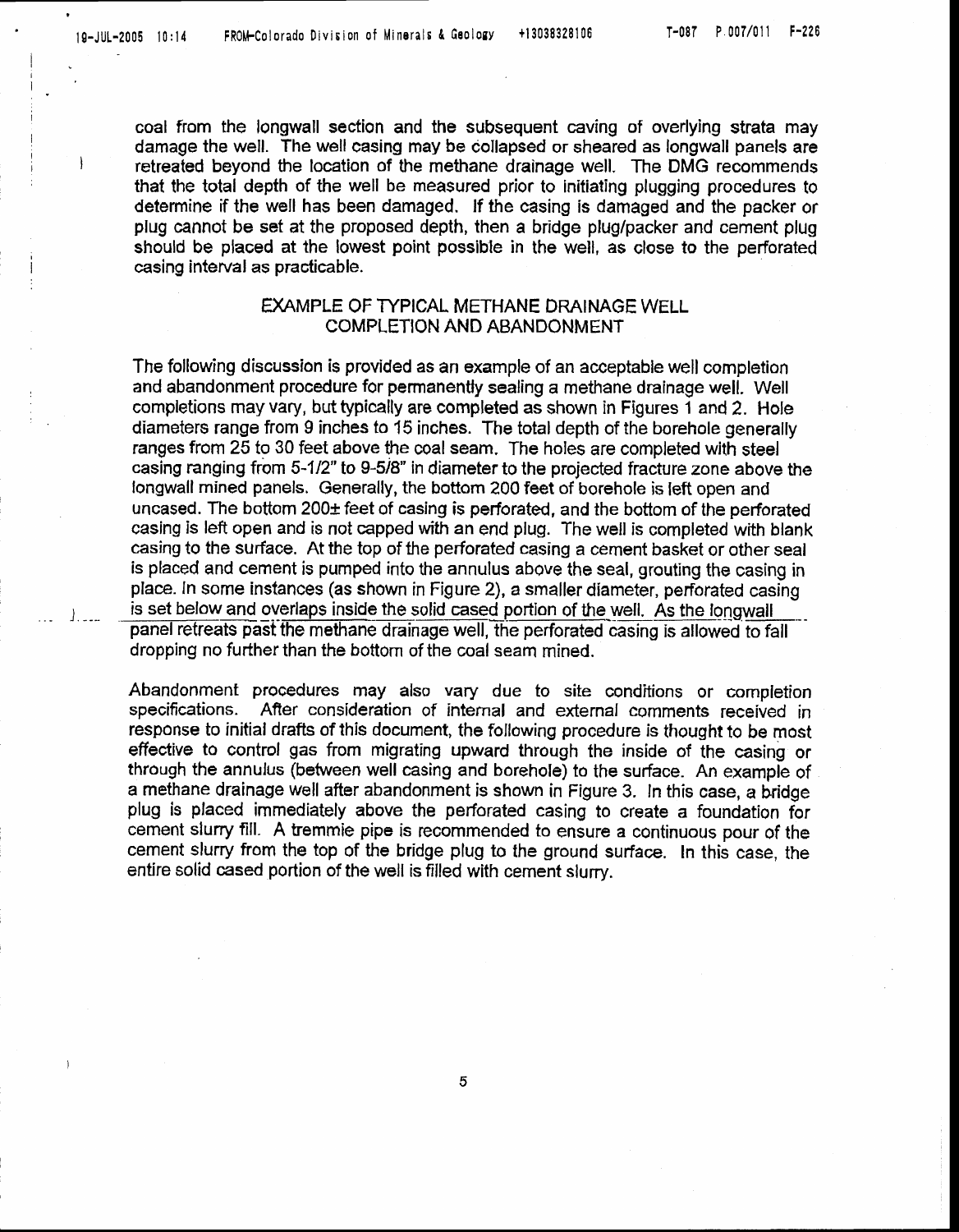$\bullet$ 

 $\mathbf{I}$ 



 $6<sup>1</sup>$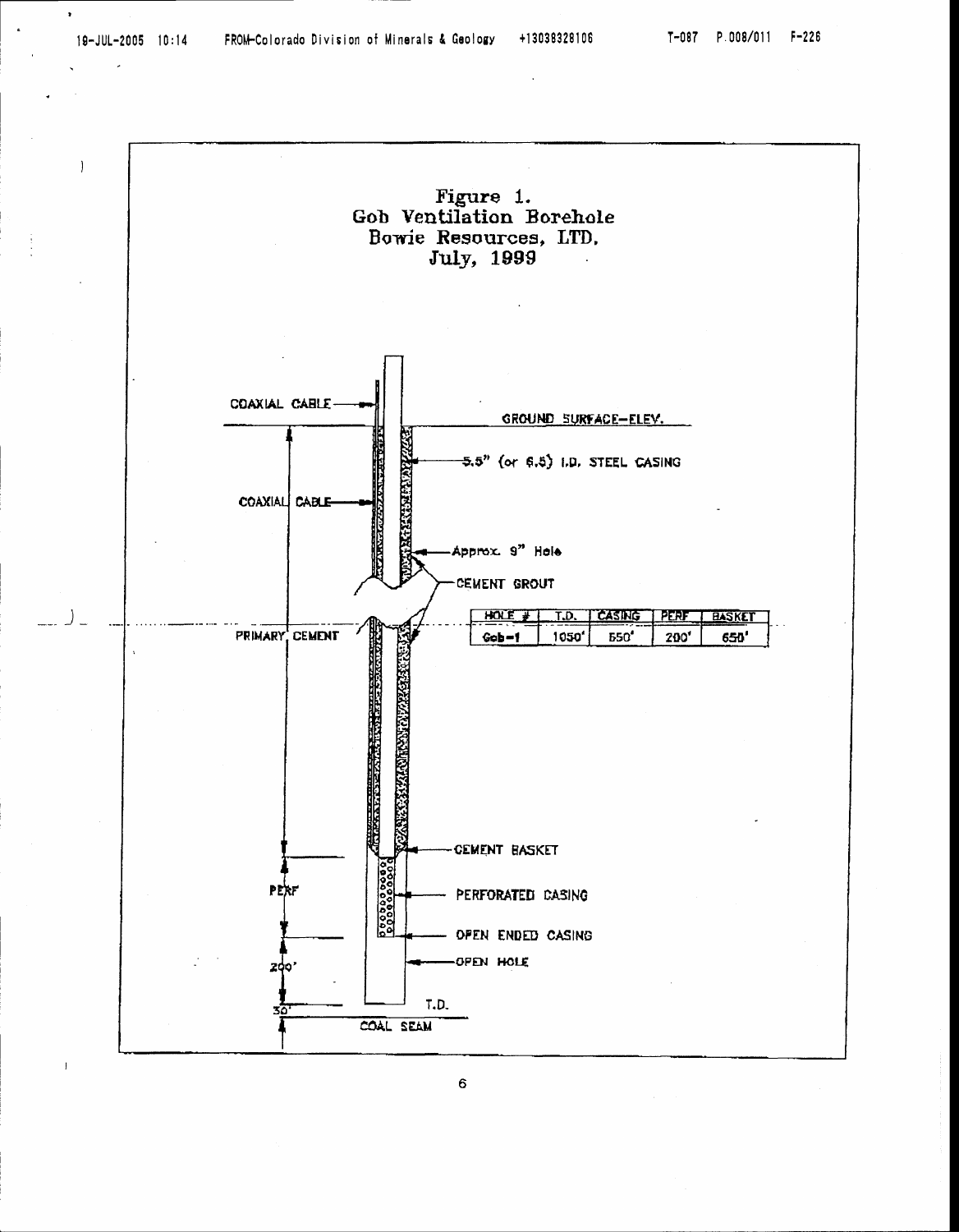

 $\boldsymbol{7}$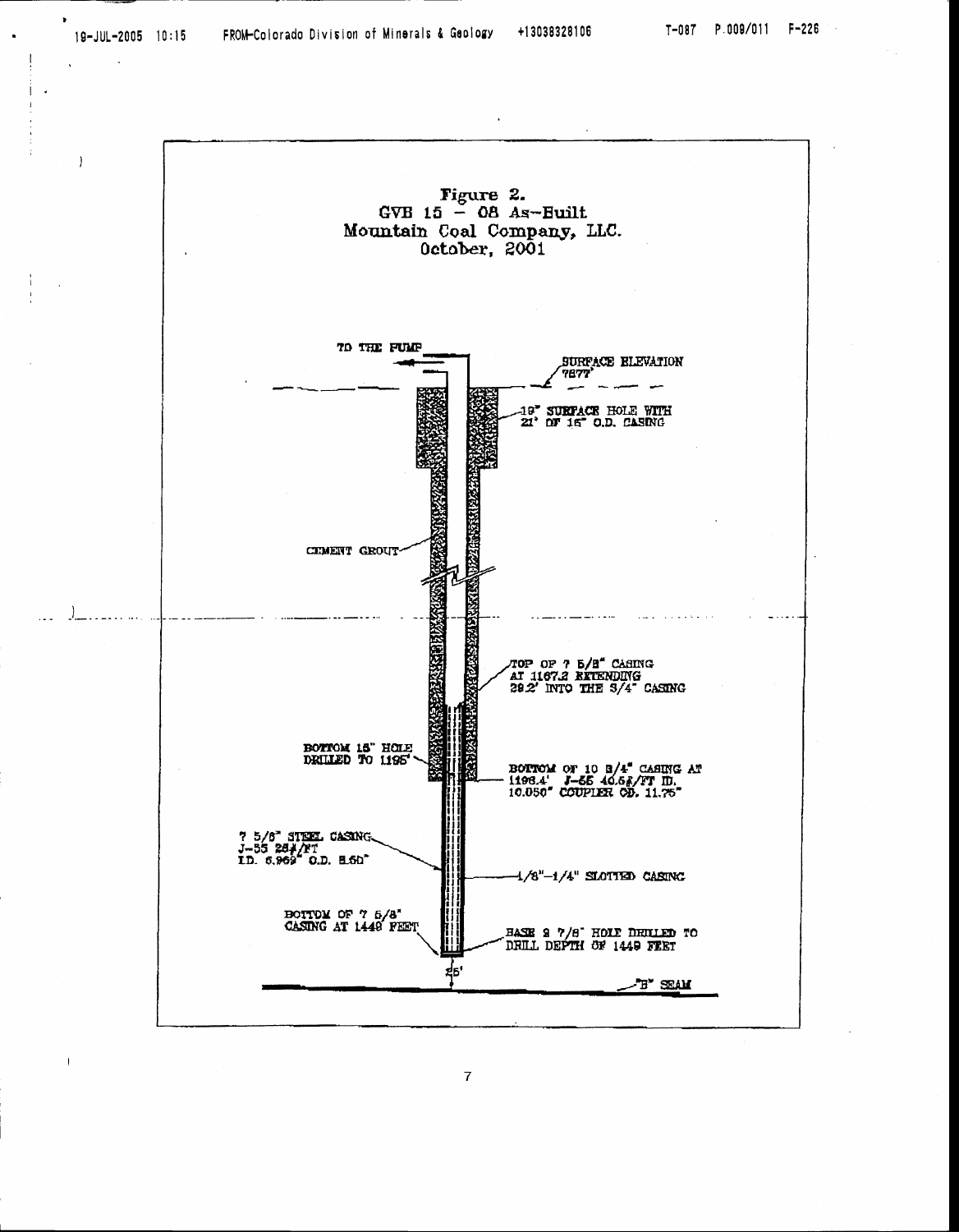

8